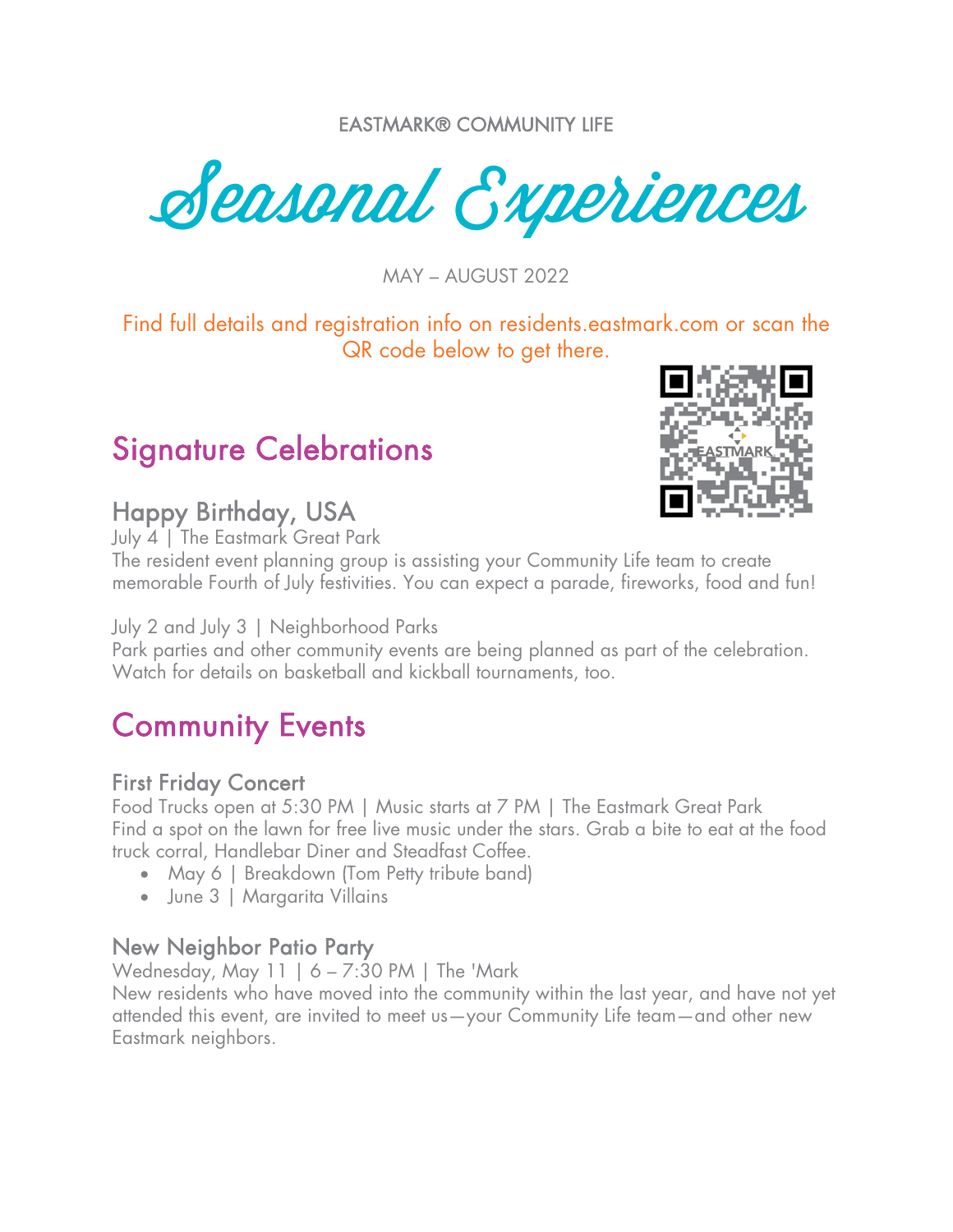### Back to School Spirit Night

Saturday, August 13 | 6 PM - 8 PM Show your school spirit at our annual back-to-school event. Area schools, local vendors, food trucks and more!

### Farmers Market

May 14 & May 28 | 8 AM - Noon Stop by the market for a variety of local vendors and food trucks. Parking is limited so plan to walk, bike or carpool if you're able.

### Community Meetings

### Second Quarter Board of Directors Meetings

Wednesday, June 1 | 5:30 PM | In Person or Zoom Community, operational, and financial updates plus a chance for all homeowners to bring questions and concerns before the board.

### Eastmark 101

Thursday, June 9 | 6 - 7 PM | The 'Mark Overview of Eastmark operations, engagement and communications. Meet your Eastmark Community Life team and have the opportunity to ask questions.

### Signature Programs

Team Eastmark<br>Sign up to be a Team Eastmark volunteer and get connected to upcoming service activities on residents.eastmark.com.

### Park Flag Displays

Memorial Day | May 27 – 30 Independence Day | July 1 - 4 Be part of the Eastmark tradition of displaying American flags around the perimeter of neighborhood parks for patriotic holidays in honor of those who serve our country and in appreciation of the freedoms we enjoy.

#### Eastmark Street Squad

First Saturday of Each Month | 7 AM | Meet at The 'Mark Collect trash, log steps, and keep Eastmark beautiful at the monthly litter round-up.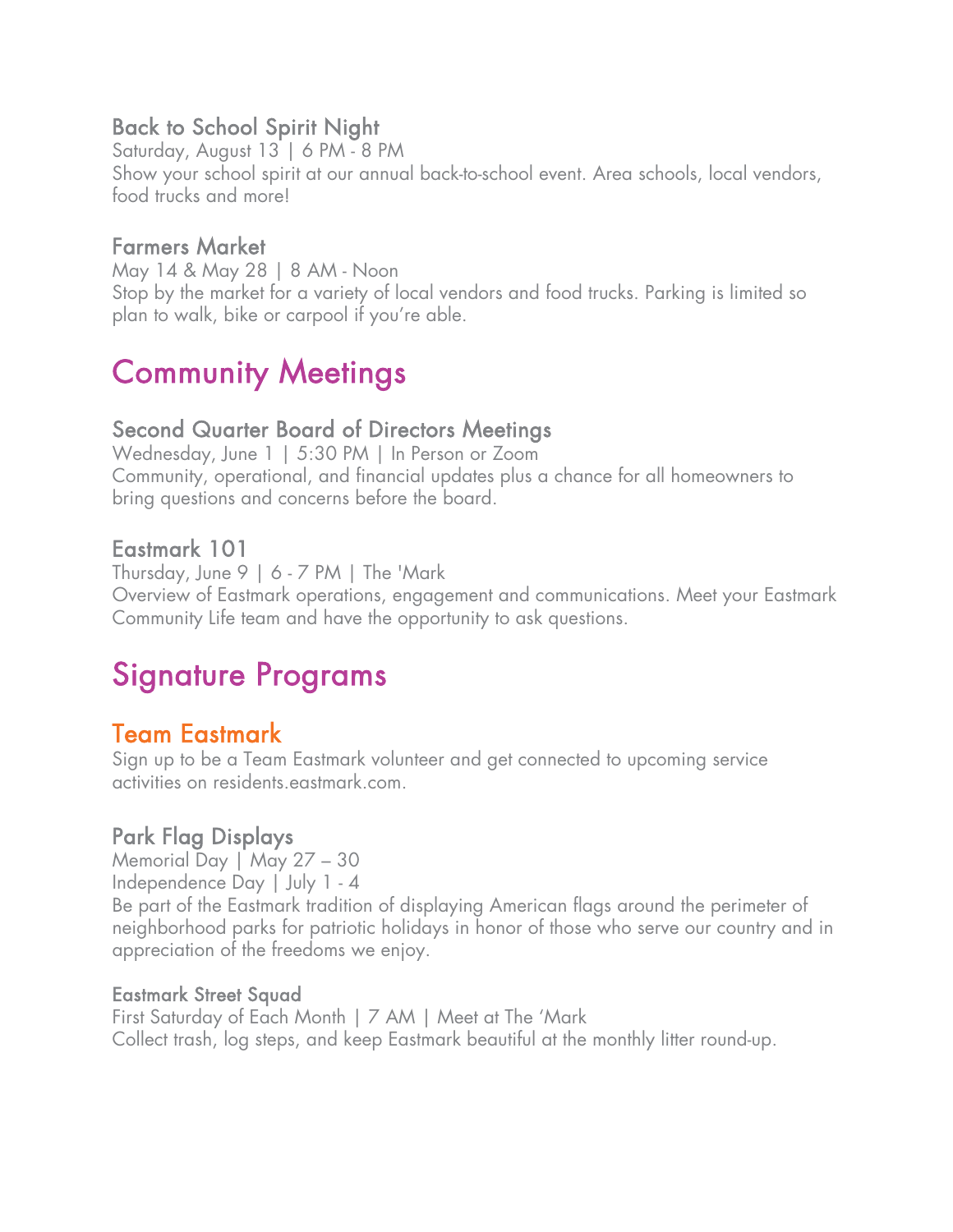# Recreational Programming & Activities<br>Watch your inbox for Weekly Updates and What's Happening emails.

### Summer Fun at The 'Mark

Watch your inbox, check the Community Calendar and follow @EastmarkAZ on Facebook for pop-up treat vendors, activities and games.

### Yoga with V at The 'Mark

May 2, June 6, July 11, August 1 | 6:30 - 7:30 PM Experience a unique yoga class led by Gateway Fit Club instructor, Veronica "V" Montague. Cost is \$25 and is for ages 14 and up.

### Family Trivia Night

May 23 | 6 PM | The Bus Stop Test your knowledge and compete against other Eastmark families. Bring your own food and beverage if you choose. (Registration required)

### Adult Paint Party

June 10 | 6 PM | Multi-purpose Room Artist skills not required! All residents age 21+ are invited to learn how to paint. All supplies are included, bring your own food and beverage if you choose. (Registration required)

### Adult Island Pool Party

June 17 | 5 PM - 8 PM | The 'Mark Relax by the pool while enjoying the company of neighbors and island vibes. Chill out to poolside music and fill up on Caribbean-style food provided by Handlebar Diner. (Registration required)

### News & Updates

### Community Concern Form

Help Eastmark maintain its character and high-quality community standards by reporting any concerns or damages that require the attention of your Eastmark Community Life team. Log in to residents.eastmark.com and look for the "Submit Community Concern" link in the top right corner.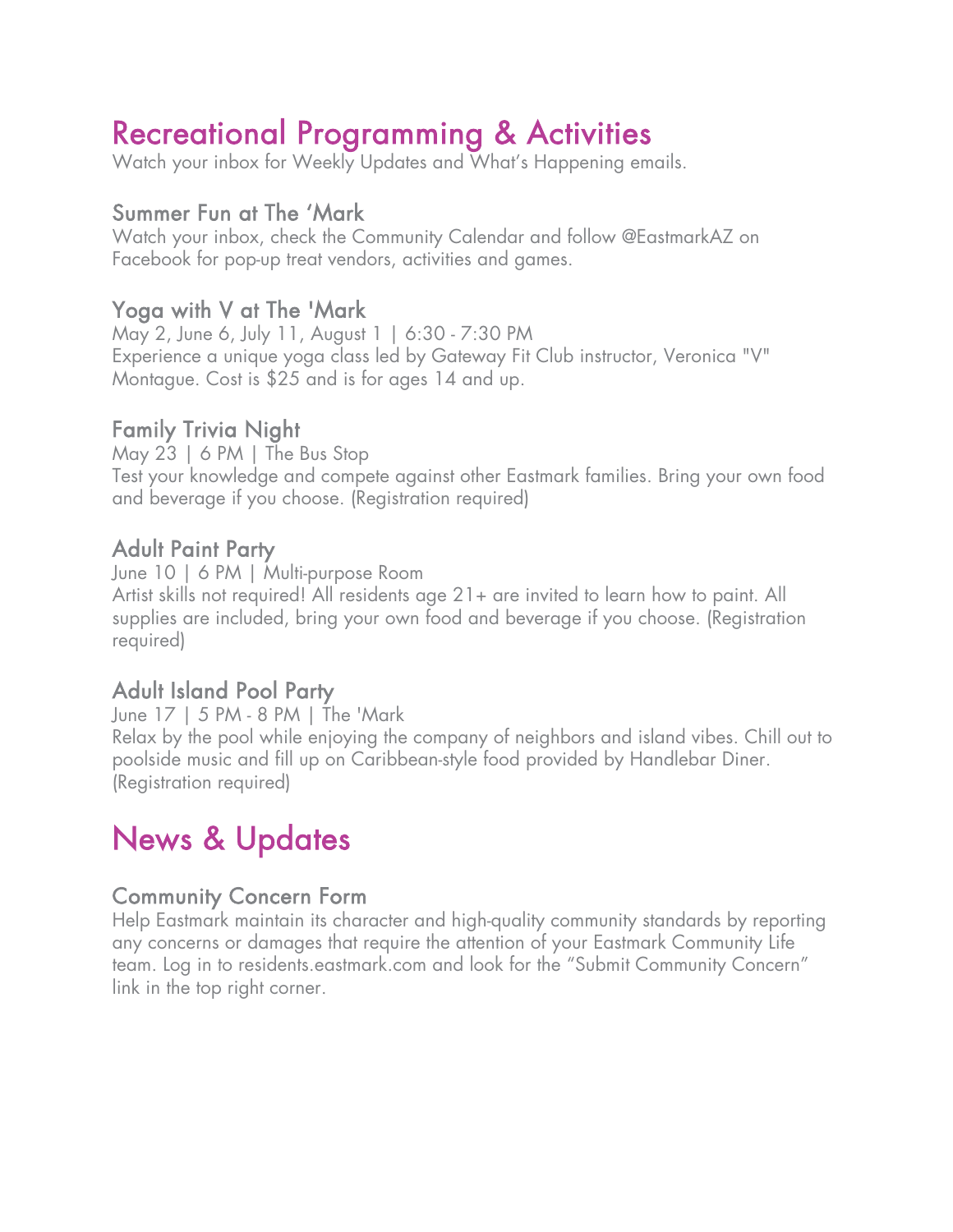## Groups & Clubs

Check the Community Calendar for current meeting schedules. To view a list of all Eastmark clubs or to start a group of your own visit residents.eastmark.com.

### Astronomy Club of Eastmark

Neighborhood stargazers and space enthusiasts gather to talk all things astronomy and explore the universe through star parties and other events.

### Come2Gether@Eastmark

This club's goal is to bring people together to diversify the community experience through planned activities.

### Crafting Club

Work on a designated for one type of craft or bring a project you're working on.

### Beer Club of Eastmark

Craft beer enthusiasts unite! Join the monthly meet-up to sip and socialize over local brews.

#### Eastmark Entrepreneurs

Resident business owners network monthly at The 'Mark.

### **Freebirds**

A group for seasoned residents who are retired or near retirement and are ready to have some fun as they enter a new chapter in life.

### Elementary Art Club

Art class for kids in kindergarten through 3rd grade. Children will learn about various art media and will have the opportunity to express their creativity through art.

### Knit & Crochet Fiber Artists

Share knowledge and expertise while building a community of fellow fiber artists.

### Luckyputts Golf Club

An official Arizona Golf Association golf club for male golfers who are 18 years or older. The club's goals are simple: camaraderie, fun, and furthering the principles of the game of golf.

### Mah Jongg

Gather with neighbors to play this popular game.